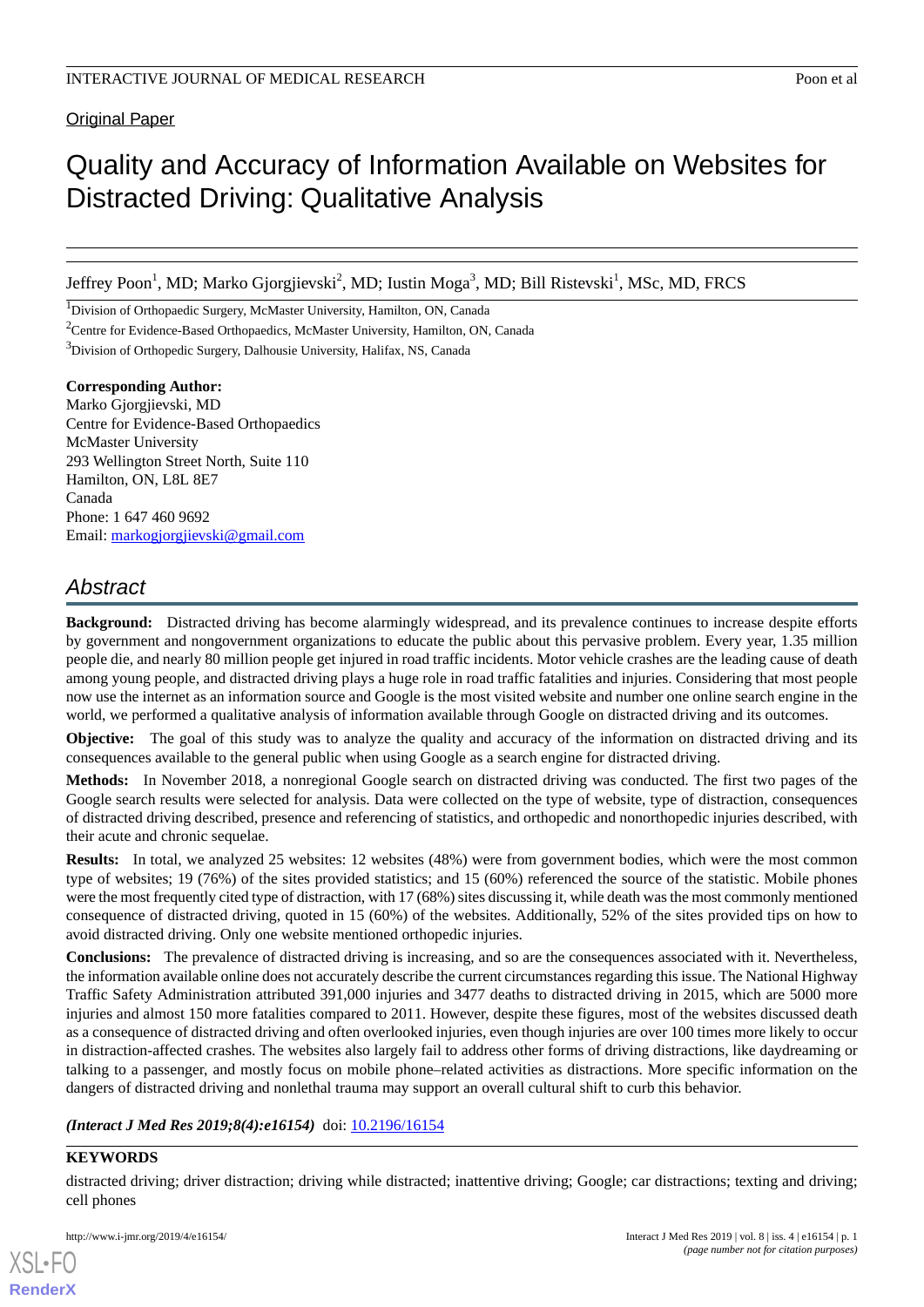#### INTERACTIVE JOURNAL OF MEDICAL RESEARCH **EXAMPLE 2008** 2009 at al

## *Introduction*

Distracted driving is not only dangerous but also very common and has become an epidemic in North America. In the United States, 37,461 people were killed in motor vehicle crashes (MVCs) in 2016. Of these, 3450 (9%) deaths were caused by distracted driving [[1](#page-4-0)]. Additionally, in the previous year, nearly 2.5 million people were injured in MVCs, and approximately 16% of those injuries were a result of distractions [\[1](#page-4-0)]. The gravity and pervasiveness of the growing threat of distracted driving have prompted the World Health Organization to identify it as one of the priorities in global road safety. [[2\]](#page-4-1)

Public opinion research suggests that distracted driving was already considered a problem in 2011. A survey conducted in Iowa that year showed that 98% of respondents believed distracted driving to be a serious or somewhat serious threat to traffic safety [[3](#page-4-2)]. However, despite this opinion, distracted driving remains prevalent [[4](#page-4-3)]. A Canadian survey completed in 2018, found that 69% of the participants think the most distracting activity while driving is using a mobile phone, and yet, according to the same study, 51% of the respondents still communicate on their mobile phones at least once a week while driving [\[5](#page-4-4)]. Data from the National Collision Database, which show a continuous increase in injuries and deaths due to distracted driving, further support the fact that drivers continue to engage in this unsafe practice despite the evident risks [[6](#page-4-5)].

Activities such as talking with a passenger, daydreaming, eating or drinking, programming the navigation systems, and using mobile phones while driving, which cause the driver to divert their attention away from safely operating the vehicle, are all forms of distracted driving [[7\]](#page-4-6). Mobile phones, in particular, have been found to have a greatly negative effect on driving performance [[8\]](#page-4-7), which places the driver at significant risk for a MVC. In fact, the odds of crashing when making a call on a handheld device increases by 12 times [[9](#page-4-8)], and the crash risk for texting while driving is almost double that (23 times) [[10\]](#page-4-9).

Distracted driving behavior may be due to a lack of appropriate education on distracted driving. Many people may inherently comprehend that distracted driving is a threat to public safety, but they may lack specific information that could reinforce safer behavior. The majority of people today turn to the internet as their primary research/education tool when wanting to gain new knowledge on a topic such as distracted driving. Google is both the most commonly used data search engine and the most visited website in the United States and globally [\[11](#page-4-10)]. Of all searches performed on a desktop or laptop, 76% are through Google, and the figures are even higher for mobile phones, where more than 85% of the searches go through this engine [\[12](#page-4-11)]. Google processes more than 63,000 search requests per second, which equates to more than 5.4 billion queries a day [\[13](#page-4-12)]. Therefore,

it is reasonable to assume that the preferred online research method for the majority of people will be through this platform.

Although multiple websites provide information on distracted driving to the general public, little is known about what information these websites offer regarding the specific causes and outcomes of distracted driving. Using modern internet-based methods in research to assess the available information on distracted driving could bring us closer to understanding why this risky behavior is so prevalent. The primary goal of this study is to qualitatively analyze the information available to the general public on websites for distracted driving and assess the quality and accuracy of that information. The secondary goal is to specifically examine whether information about potential injuries is conveyed.

## *Methods*

Using a nonregional Google search setting, a search on the phrase "distracted driving" was conducted.The search was performed in November 2018, and the first two pages of the Google search results were selected for analysis. We collected data on the type of the website, consequences of distracted driving, type of distraction, presence of statistics, and referencing of statistics as well as orthopedic and nonorthopedic injuries together with their acute and chronic manifestations. We categorized the websites as government, nonprofit, private company, and sites belonging to a foundation. Distracted driving consequences were described as death/fatality, injury, and legal repercussions. Driving distractions presented in the websites were assigned as distractions involving mobile phones, hands-free mobile phones, infotainment, and others (passengers, food/drink, reaching, and outer-vehicle distractions).

## *Results*

In total, we analyzed 25 websites. The most common search results were government body websites, which accounted for 12 websites (48%). Additionally, seven (28%) websites were run by nonprofit organizations, followed by five (20%) that were run by private company websites, and one (4%) that was a foundation-owned webpage ([Table 1\)](#page-2-0). Government websites included multiple state departments of transportation as well as US federal agencies such as the National Highway Transportation Safety Administration (NHTSA) and the Federal Communications Commission. Nonprofit organizations included the American Automobile Association, National Safety Council, the Governors' Highway Safety Association, and a pediatric hospital-associated program that helps parents monitor their children's whereabouts using mobile device tracking (TeenSafe). One website (Enddd.org) is the project of a memorial foundation established in the name of a distracted driving victim.

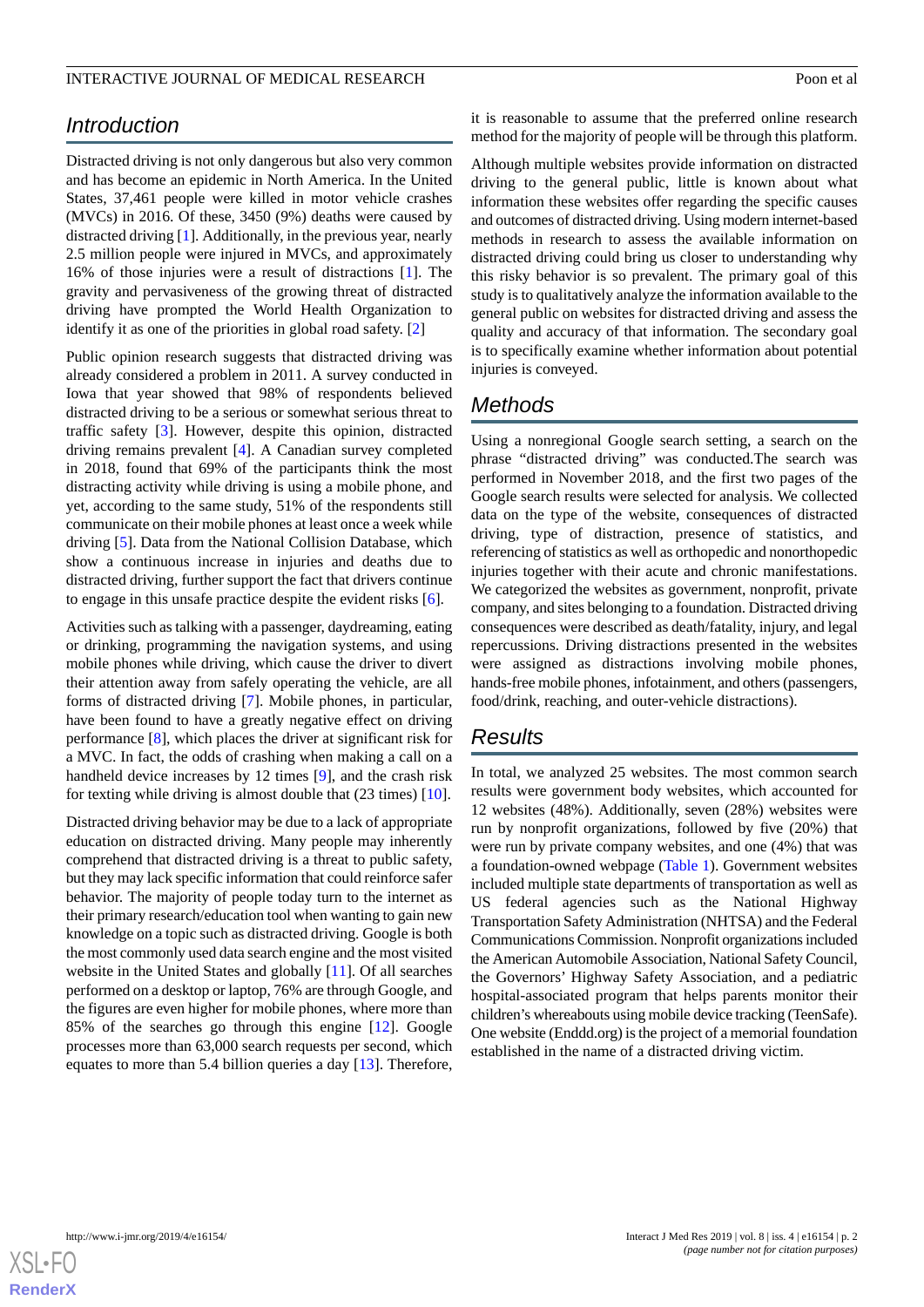#### INTERACTIVE JOURNAL OF MEDICAL RESEARCH **International Seconds** 2000 Poon et al.

<span id="page-2-0"></span>**Table 1.** Types of websites for distracted driving.

| Types of websites | Value, $n$ $(\%)$ |
|-------------------|-------------------|
| Government        | 12(48)            |
| Nonprofit         | 7(28)             |
| Private company   | 5(20)             |
| Foundation        | 1(4)              |

Most websites described multiple types of distractions ([Table](#page-2-1) [2\)](#page-2-1). The most common distraction cited in 17 sites was mobile phone use (68%), followed by vehicle entertainment and information systems discussed in eight of the sites (32%). Seven (28%) of the reviewed webpages mentioned food, drink, other

passengers, and outer-vehicle distractors, and three of the websites (12%) distinguished hands-free telecommunications as a significant distraction. Finally, seven websites (28%) did not identify any specific distractions.

<span id="page-2-1"></span>**Table 2.** Distractions described in websites for distracted driving. Many websites identified multiple distraction types.

| <b>Distractions</b>                                                              | Websites describing distraction, n (%) |
|----------------------------------------------------------------------------------|----------------------------------------|
| Mobile phones (includes texting)                                                 | 17(68)                                 |
| Mobile phones (distinguishes hands-free)                                         | 3(12)                                  |
| Infotainment system                                                              | 8(32)                                  |
| Other distractions (passengers, food, drink, reaching for object, outer vehicle) | 7(28)                                  |
| Broad statement/nonspecified                                                     | 7(28)                                  |

Of the websites analyzed, 19 (76%) included distracted driving statistics and 15 (60%) also provided references for those statistics. The most commonly referenced data were those published by the NHTSA. The Traffic Safety Facts report published by NHTSA found that 3450 deaths and over 391,000 injuries were attributable to distracted driving in 2016.

In terms of the consequences of distracted driving, most websites listed multiple outcomes ([Table 3](#page-2-2)). The most frequently identified consequence was death, cited in 15 (60%) of the sites. Although "injury" (or "injuries") was listed in 11 (44%) websites, only one (4%) of these alluded to specific bodily systems affected by the injury. Legal repercussions due to distracted driving including fine, demerit points, indictment, and incarceration were listed in 6 (24%) websites.

<span id="page-2-2"></span>**Table 3.** Consequences described in websites for distracted driving. Many websites identified multiple consequences.

| Consequences                                 | Websites Describing Consequence n (%) |
|----------------------------------------------|---------------------------------------|
| Death/mortality/fatality                     | 15(60)                                |
| Legal repercussions                          | 6(24)                                 |
| Injury                                       | 11(44)                                |
| Injury specified (orthopedic, nonorthopedic) | 1 (4)                                 |

## *Discussion*

#### **Principal Results**

This study qualitatively analyzed 25 websites on distracted driving using Google as a search engine. The findings of this analysis demonstrate notable differences between the way distracted driving is portrayed on the internet versus reality. For example, the results of this study show that death was the most common consequence of distracted driving presented on the websites. In addition, 15 (60%) websites cited a fatality as an outcome, compared to injuries that were reported on 11 (44%) of the sites. Depending on the source, current data available on road traffic accidents resulting from distracted driving proves that injuries outnumber death as a consequence, with a ratio of 60-113 to 1 [\[14](#page-4-13),[15\]](#page-4-14).

The study also demonstrated discrepancies between the online and actual representations of various driving distractions. Mobile phones and texting, discussed in 17 (68%) of the sites, were shown to be the most common distracting activities. However, a report by Erie Insurance completed using data from the Fatality Analysis Reporting System lists daydreaming as the number one distraction involved in 61% of fatal MVCs and ranked mobile phones second at 14% [\[16](#page-4-15)]. Another report from the NHTSA indicates that talking with a passenger is the most common distracting activity, responsible for 57% of distracted driving collisions, while combined phone use accounted for 11% [[17\]](#page-4-16).

The fact that texting is the most common type of distraction described is not surprising. Gallup [[18\]](#page-4-17) reported that texting is now the preferred form of communication among Americans under the age of 50 years and that the prevalence of texting is higher among younger people in the United States. The Centers



[XSL](http://www.w3.org/Style/XSL)•FO **[RenderX](http://www.renderx.com/)**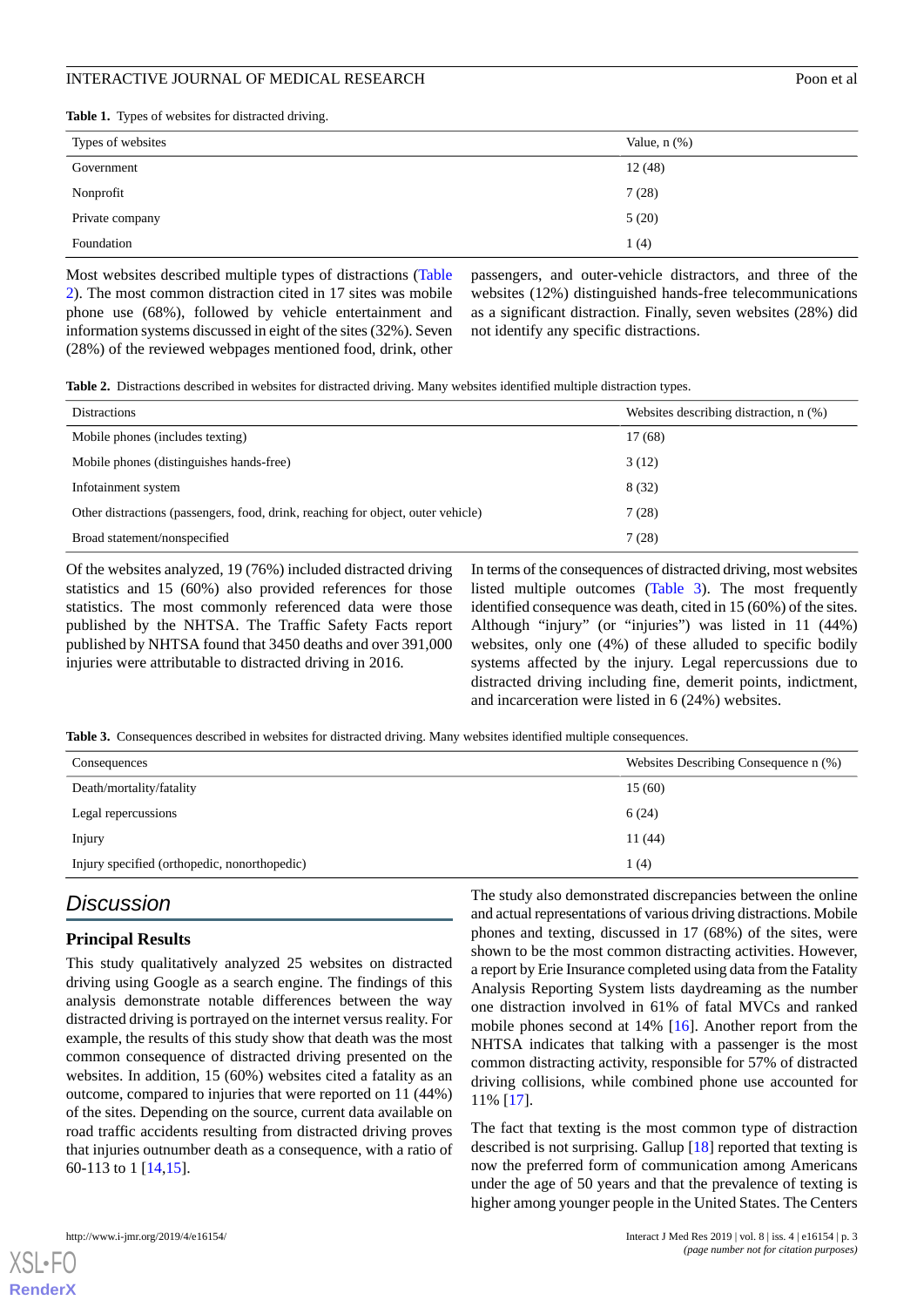#### INTERACTIVE JOURNAL OF MEDICAL RESEARCH **EXAMPLE 2001** 2000 et al.

for Disease Control and Prevention found that drivers aged 16-19 years are at highest risk of being involved in MVCs [[19\]](#page-4-18), and the NHTSA reported that the same age group also had the highest percentage of distracted drivers involved in fatal MVCs [[1\]](#page-4-0). This could be the basis of why websites for distracted driving have focused on mobile phone use so heavily.

As expected, government agencies publish the majority of information available to the public concerning distracted driving. This finding is encouraging, as it suggests that government authorities are actively working to address this problem.

Although many websites provided statistics and consequences and 11 websites mentioned generic injuries, it is worrisome that only one website cited orthopedic injuries resulting from distracted driving. The Canadian National Trauma Registry reports that 79% of the major injuries in hospitalized patients are musculoskeletal in nature and that car crashes are the number one cause of major injuries [\[20](#page-4-19)]. Considering that at least 16% of all injuries sustained in an MVC are distraction related [[14\]](#page-4-13), it is logical to assume that orthopedic injuries would make up the majority of these injuries. Unfortunately, this outcome of distracted driving is massively ignored by these websites.

Many of the reviewed websites offered guidance on how to prevent distracted driving. However, all of these invoked driver self-discipline and other active mechanisms to enforce behavior modification (eg, "Just Drive"). Likely, decreasing distracted driving will be a combination of education, cultural shift, and passive restraints, for example, mobile phone apps restricting phone use while driving [[21\]](#page-4-20), collision avoidance, and self-driving technology in vehicles.

#### **Limitations**

The main limitation of this study is that little is publicized about the algorithm for the google.com/ncr search; thus, it is unknown exactly how website hits are generated on Google. However, by using a nonregional Google search, we attempted to collect as many websites as possible without the bias of regional preferences. Therefore, it is likely that our search results represent what the average information seeker would find without any filters set. Additionally, the primary strength of this study is that it examines a contemporary public safety issue using the most popular search engine.

#### **Comparison With Prior Work**

According to the World Health Organization, almost 1.35 million people die in MVCs every year, and for every one of those traffic fatalities, 60 people get injured [\[15](#page-4-14),[22\]](#page-4-21). Distracted driving is a considerable contributor to these figures and continues to be a common practice among the drivers despite attempts by many organizations to control this pervasive behavior through education. It seems to be especially widespread among the younger drivers [\[23](#page-5-0)[-25](#page-5-1)], as it has become the leading cause of death for teenagers [[26\]](#page-5-2).

Many North American jurisdictions passed antidistracted driving laws to curb this problem. Unfortunately, despite introducing

new legislation, distracted driving remains rampant today. The Alberta Government in Canada released data that show no decrease in distracted driving convictions in the 4 years since the distracted driving legislation was passed (n=25,958 in 2012 and n=27,281 in 2016) [[27\]](#page-5-3). Moreover, in Ontario, apart from 2012, distracted driving has been the leading cause of MVC fatalities since 2009, when legislation prohibiting the use of handheld devices was first introduced [[28\]](#page-5-4). The NHTSA also continues to report an alarming number of collisions due to distracted driving, with no signs of this problem ending: 885,000 crashes in 2015 compared with 826,000 in 2011 [[14\]](#page-4-13).

Google is the most visited website globally [[11\]](#page-4-10), and with 92.37% of the market share and more than 5.6 billion queries a day, it is the most popular search engine in the world [\[13](#page-4-12),[29\]](#page-5-5). It is available in 149 different languages [\[30](#page-5-6)] and operates in more than 200 countries, making it a particularly useful tool when researching topics of interest online. Studies have examined Google's increasing involvement in the search for medical information online and have found that despite some deficiencies, it can be an effective medium [[31\]](#page-5-7). Research looking into the information on various medical issues available on the internet using Google as a search engine includes subjects such as views on vaccination [[32\]](#page-5-8), psychoactive agents [[33\]](#page-5-9), fractures [\[34](#page-5-10)], and skin cancer [[35\]](#page-5-11).

Although distracted driving has become increasingly common, and interest on this subject is high, there is limited research on the information available online regarding this issue. To our knowledge, so far, there have not been any publications concerning information on the internet on distracted driving, which are accessible through Google. A recent study [\[36](#page-5-12)] completed at the authors' home institution, which is currently in preprint, has examined the messages represented in distracted driving videos on YouTube with similar findings.

#### **Conclusions**

Distracted driving is becoming more prevalent, and with it, so are the injuries and loss of lives associated with this problem. Our Google search project found that little to no specific information is available to the general public regarding types of injuries, including the potential disability resulting from them. Conversely, death due to distracted driving, which, in reality, occurs much less often than injuries, is the most commonly presented outcome in these websites. Unfortunately, websites focusing mainly on fatality secondarily to distracted driving eclipses the reality of millions of people surviving distraction-related MVCs who continue to live with chronic pain, disabilities, decreased quality of life, and increased financial burden. Furthermore, the sites mostly focus on mobile phones as potential distractions and largely neglect other more common forms of distracted driving. Although the general public recognizes that distracted driving is dangerous, in principle, the lack of specific information on the consequences of this behavior may be contributing to its continued practice.

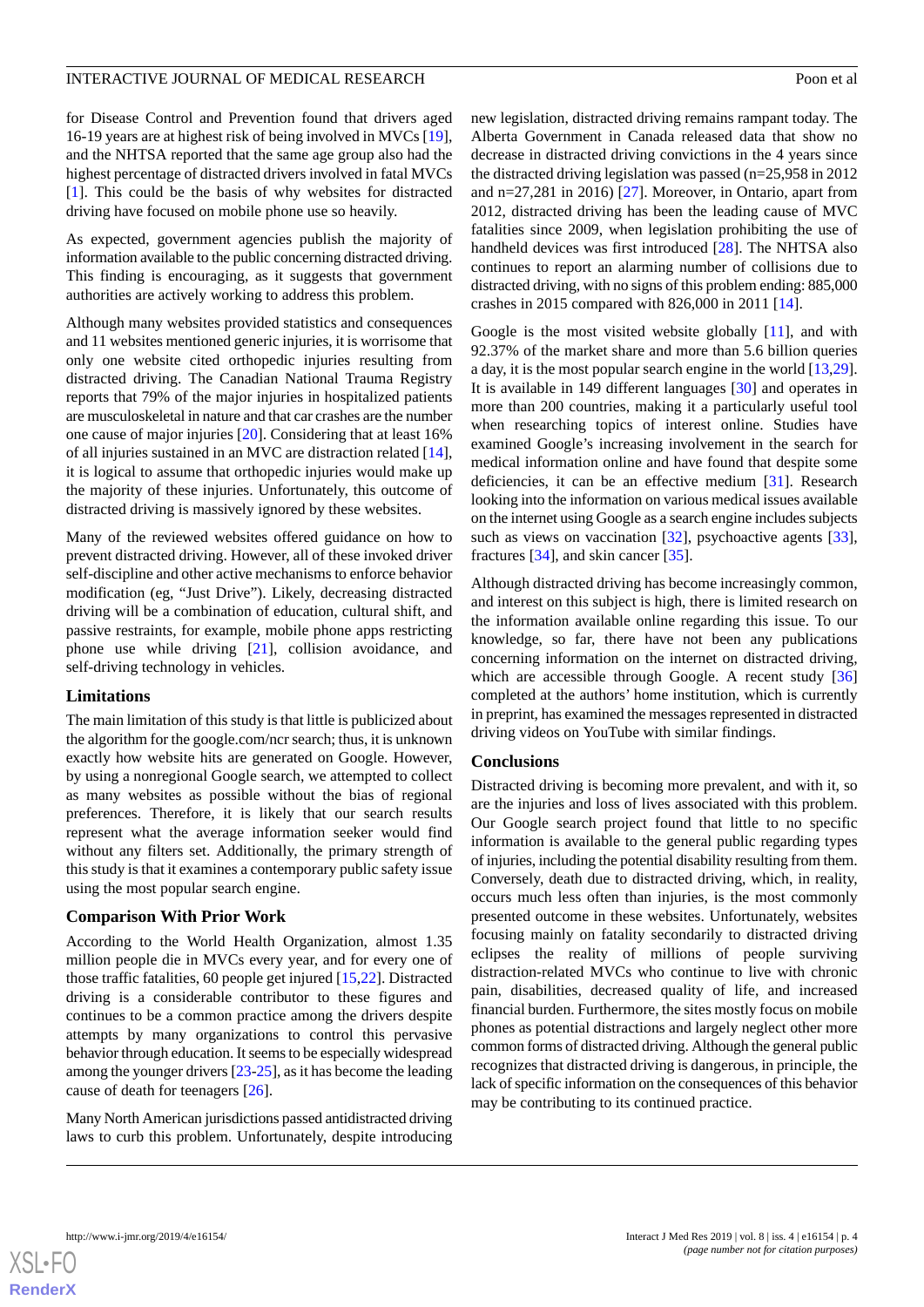## **Conflicts of Interest**

None declared.

#### <span id="page-4-0"></span>**References**

- 1. National Center for Statistics and Analysis. Traffic Safety Facts Research Note. Washington, DC: National Highway Traffic Safety Administration; 2018. Distracted Driving 2016. URL: [https://crashstats.nhtsa.dot.gov/Api/Public/ViewPublication/](https://crashstats.nhtsa.dot.gov/Api/Public/ViewPublication/812517) [812517](https://crashstats.nhtsa.dot.gov/Api/Public/ViewPublication/812517) [accessed 2019-11-25]
- <span id="page-4-2"></span><span id="page-4-1"></span>2. World Health Organization. Mobile phone use: a growing problem of driver distraction. Geneva: WHO Press; 2011. URL: [https://www.who.int/violence\\_injury\\_prevention/publications/road\\_traffic/distracted\\_driving\\_en.pdf](https://www.who.int/violence_injury_prevention/publications/road_traffic/distracted_driving_en.pdf) [accessed 2019-11-25]
- <span id="page-4-3"></span>3. Li W, Gkritza K, Albrecht C. The culture of distracted drivingvidence from a public opinion survey in Iowa. Transp Res Part F Traffic Psychol Behav 2014;26:E. [doi: [10.1016/j.trf.2014.01.002](http://dx.doi.org/10.1016/j.trf.2014.01.002)]
- <span id="page-4-4"></span>4. Guarino J. Bureau of Transportation Statistics Special Report. 2013. Survey Reveals Public Open to Ban on Hand-Held Cell Phone Use and Texting. URL: [https://pdfs.semanticscholar.org/c880/72939ceacca7149d9cf65817cb0ddf4880ce.](https://pdfs.semanticscholar.org/c880/72939ceacca7149d9cf65817cb0ddf4880ce.pdf?_ga=2.226214362.1567638674.1574304230-1284245393.1572221853) pdf? ga=2.226214362.1567638674.1574304230-1284245393.1572221853 [accessed 2019-11-25]
- <span id="page-4-5"></span>5. Travelers Institute. Every Second Matters. 2018. URL: [https://www.travelerscanada.ca/iw-documents/](https://www.travelerscanada.ca/iw-documents/Travelers_Institute_Distracted_Driving_Conversation_Starter_EN.pdf) [Travelers\\_Institute\\_Distracted\\_Driving\\_Conversation\\_Starter\\_EN.pdf](https://www.travelerscanada.ca/iw-documents/Travelers_Institute_Distracted_Driving_Conversation_Starter_EN.pdf) [accessed 2019-11-25]
- <span id="page-4-6"></span>6. Distracted Driving White Paper. Ottawa, ON: Canadian Council of Motor Transport Administrators; 2018. URL: [https:/](https://ccmta.ca/images/publications/pdf/CCMTA_Distracting_Driving_White_Paper_-_Revised_December_2018.pdf) [/ccmta.ca/images/publications/pdf/CCMTA\\_Distracting\\_Driving\\_White\\_Paper\\_-\\_Revised\\_December\\_2018.pdf](https://ccmta.ca/images/publications/pdf/CCMTA_Distracting_Driving_White_Paper_-_Revised_December_2018.pdf) [accessed 2019-11-25]
- <span id="page-4-7"></span>7. Transport Canada. Road Safety in Canada. Ottawa, ON: Government of Canada; 2011. URL: [https://www.tc.gc.ca/en/](https://www.tc.gc.ca/en/services/road/stay-safe-when-driving/distracted-driving.html#what) [services/road/stay-safe-when-driving/distracted-driving.html#what](https://www.tc.gc.ca/en/services/road/stay-safe-when-driving/distracted-driving.html#what) [accessed 2019-11-25]
- <span id="page-4-8"></span>8. Caird JK, Willness CR, Steel P, Scialfa C. A meta-analysis of the effects of cell phones on driver performance. Accid Anal Prev 2008 Jul;40(4):1282-1293. [doi: [10.1016/j.aap.2008.01.009](http://dx.doi.org/10.1016/j.aap.2008.01.009)] [Medline: [18606257\]](http://www.ncbi.nlm.nih.gov/entrez/query.fcgi?cmd=Retrieve&db=PubMed&list_uids=18606257&dopt=Abstract)
- <span id="page-4-9"></span>9. Dingus TA, Guo F, Lee S, Antin JF, Perez M, Buchanan-King M, et al. Driver crash risk factors and prevalence evaluation using naturalistic driving data. Proc Natl Acad Sci U S A 2016 Mar 08;113(10):2636-2641 [\[FREE Full text\]](http://www.pnas.org/cgi/pmidlookup?view=long&pmid=26903657) [doi: [10.1073/pnas.1513271113\]](http://dx.doi.org/10.1073/pnas.1513271113) [Medline: [26903657](http://www.ncbi.nlm.nih.gov/entrez/query.fcgi?cmd=Retrieve&db=PubMed&list_uids=26903657&dopt=Abstract)]
- <span id="page-4-11"></span><span id="page-4-10"></span>10. Olson R, Hanowski R, Hickman JJ. Driver Distraction in Commercial Vehicle Operations. Washington, DC: US Department of Transportation Federal Motor Carrier Safety Administration; 2009 Sep. URL: <https://rosap.ntl.bts.gov/view/dot/17715> [accessed 2019-11-25]
- <span id="page-4-12"></span>11. Alexa: An Amazon.com Company. 2019. URL: [https://www.alexa.com/siteinfo/google.com?toggle=true&utm\\_expid=.](https://www.alexa.com/siteinfo/google.com?toggle=true&utm_expid=.NFDkwnQTSf2ZNn_fyyCLoQ.1&utm_referrer=) [NFDkwnQTSf2ZNn\\_fyyCLoQ.1&utm\\_referrer=](https://www.alexa.com/siteinfo/google.com?toggle=true&utm_expid=.NFDkwnQTSf2ZNn_fyyCLoQ.1&utm_referrer=) [accessed 2019-11-25]
- <span id="page-4-13"></span>12. Netmarketshare Search engine market share. 2019. URL: <https://netmarketshare.com/search-engine-market-share.aspx> [accessed 2019-11-25]
- <span id="page-4-14"></span>13. Aleksandra. Seotribunal. 2018 Sep. 63 Fascinating Google Search Statistics (Updated 2019). URL: [https://seotribunal.com/](https://seotribunal.com/blog/google-stats-and-facts/) [blog/google-stats-and-facts/](https://seotribunal.com/blog/google-stats-and-facts/) [accessed 2019-11-25]
- <span id="page-4-15"></span>14. National Center for Statistics and Analysis. Distracted Driving. Washington, DC: National Highway Traffic Safety Administration; 2017. URL: <https://www.nhtsa.gov/risky-driving/distracted-driving> [accessed 2019-11-25]
- <span id="page-4-16"></span>15. Global Road Safety Facility. Transport for Health: The Global Burden of Disease From Motorized Road Transport. Washington, DC: The World Bank; Institute for Health Metrics and Evaluation; 2014. URL: [http://www.healthdata.org/](http://www.healthdata.org/sites/default/files/files/policy_report/2014/Transport4Health/IHME_Transport4Health_Full_Report.pdf) [sites/default/files/files/policy\\_report/2014/Transport4Health/IHME\\_Transport4Health\\_Full\\_Report.pdf](http://www.healthdata.org/sites/default/files/files/policy_report/2014/Transport4Health/IHME_Transport4Health_Full_Report.pdf) [accessed 2019-11-25]
- <span id="page-4-17"></span>16. Erie Insurance. Erie Insurance. 2018. Erie Insurance releases police data showing daydreaming #1 on top 10 list of fatal distracted driving behaviors. URL:<https://www.erieinsurance.com/news-room/press-releases/2018/distracted-driving-survey> [accessed 2019-11-25]
- <span id="page-4-19"></span><span id="page-4-18"></span>17. Singh S. Distracted Driving and Driver, Roadway, and Environmental Factors. Washington, DC: National Highway Traffic Safety Administration; 2010. URL: [http://www.distraction.gov/download/research-pdf/](http://www.distraction.gov/download/research-pdf/Distracted-Driving-and-Driver-Roadway-Environmental-Factors.pdf) [Distracted-Driving-and-Driver-Roadway-Environmental-Factors.pdf](http://www.distraction.gov/download/research-pdf/Distracted-Driving-and-Driver-Roadway-Environmental-Factors.pdf) [accessed 2019-11-25]
- 18. Newport F. The New Era of Communication Among Americans.: Gallup; 2014 Nov. URL: [https://news.gallup.com/poll/](https://news.gallup.com/poll/179288/new-era-communication-americans.aspx) [179288/new-era-communication-americans.aspx](https://news.gallup.com/poll/179288/new-era-communication-americans.aspx) [accessed 2019-11-25]
- <span id="page-4-20"></span>19. Centers for Disease Control and Prevention. Teen Drivers: Get the Facts. URL: [https://www.cdc.gov/motorvehiclesafety/](https://www.cdc.gov/motorvehiclesafety/teen_drivers/teendrivers_factsheet.html) [teen\\_drivers/teendrivers\\_factsheet.html](https://www.cdc.gov/motorvehiclesafety/teen_drivers/teendrivers_factsheet.html) [accessed 2019-11-25]
- <span id="page-4-21"></span>20. Haas B, Poon V, Waller B, Sidhom PF. National Trauma Registry 2011 Report: Hospitalizations for Major Injury in Canada, 2008–2009 Data. Ottawa, ON: Canadian Institute for Health Information; 2011. URL: [https://secure.cihi.ca/free\\_products/](https://secure.cihi.ca/free_products/NTR_CDS_2008_2009_Annual_Report.pdf) [NTR\\_CDS\\_2008\\_2009\\_Annual\\_Report.pdf](https://secure.cihi.ca/free_products/NTR_CDS_2008_2009_Annual_Report.pdf) [accessed 2019-11-25]
- 21. Oviedo-Trespalacios Ó, King M, Truelove V, Kelly R. Can Voluntary Apps Reduce Mobile Phone Use While Driving?. Melbourne, Victoria: Royal Automobile Club of Victoria; 2019. URL: [https://www.racv.com.au/content/dam/racv/images/](https://www.racv.com.au/content/dam/racv/images/public-policy/reports/RACV_Voluntary%20Apps%20Report_WEB.pdf) [public-policy/reports/RACV\\_Voluntary%20Apps%20Report\\_WEB.pdf](https://www.racv.com.au/content/dam/racv/images/public-policy/reports/RACV_Voluntary%20Apps%20Report_WEB.pdf) [accessed 2019-11-25]
- 22. World Health Organization. Global Status Report on Road Safety 2018. Geneva: World Health Organization; 2018. URL: [https://www.who.int/violence\\_injury\\_prevention/road\\_safety\\_status/2018/en/](https://www.who.int/violence_injury_prevention/road_safety_status/2018/en/) [accessed 2019-11-25]

[XSL](http://www.w3.org/Style/XSL)•FO **[RenderX](http://www.renderx.com/)**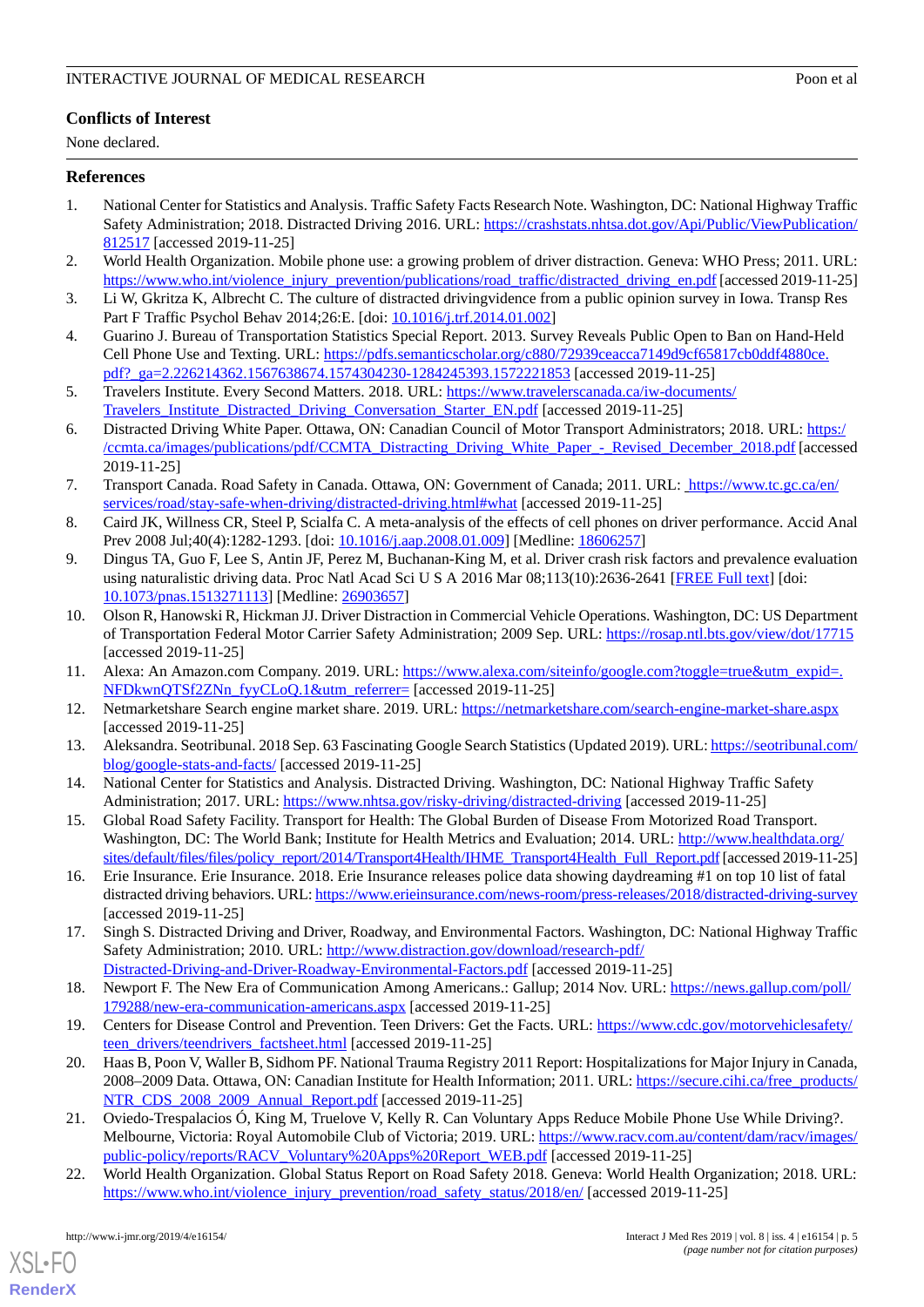#### INTERACTIVE JOURNAL OF MEDICAL RESEARCH **EXAMPLE 2001** 2000 Poon et al.

- <span id="page-5-0"></span>23. Olsen EO, Shults RA, Eaton DK. Texting while driving and other risky motor vehicle behaviors among US high school students. Pediatrics 2013 Jun;131(6):e1708-e1715. [doi: [10.1542/peds.2012-3462\]](http://dx.doi.org/10.1542/peds.2012-3462) [Medline: [23669511\]](http://www.ncbi.nlm.nih.gov/entrez/query.fcgi?cmd=Retrieve&db=PubMed&list_uids=23669511&dopt=Abstract)
- 24. Klauer SG, Guo F, Simons-Morton BG, Ouimet MC, Lee SE, Dingus TA. Distracted driving and risk of road crashes among novice and experienced drivers. N Engl J Med 2014 Jan 02;370(1):54-59 [[FREE Full text](http://europepmc.org/abstract/MED/24382065)] [doi: [10.1056/NEJMsa1204142](http://dx.doi.org/10.1056/NEJMsa1204142)] [Medline: [24382065](http://www.ncbi.nlm.nih.gov/entrez/query.fcgi?cmd=Retrieve&db=PubMed&list_uids=24382065&dopt=Abstract)]
- <span id="page-5-1"></span>25. Ehsani J, Li K, Simons-Morton B. Teenage Drivers Portable Electronic Device Use While Driving. 2015 Presented at: Eighth International Driving Symposium on Human Factors in Driver Assessment, Training and Vehicle Design; June 22-25, 2015; Salt Lake City, UT. [doi: [10.17077/drivingassessment.1575\]](http://dx.doi.org/10.17077/drivingassessment.1575)
- <span id="page-5-3"></span><span id="page-5-2"></span>26. Bailin A, Adesman A, Sunday SR. Texting While Driving Among High School Students in the United States: Analysis of 2011 Data From the National Youth Risk Behavior Survey (YRBS). Journal of Adolescent Health 2013 Feb;52(2):S85-S86. [doi: [10.1016/j.jadohealth.2012.10.201\]](http://dx.doi.org/10.1016/j.jadohealth.2012.10.201)
- <span id="page-5-4"></span>27. Alberta Transportation Office of Traffic Safety. Distracted driving convictions by offence date in Alberta. Edmonton, AB: Alberta Government; 2016 Apr. URL: [https://open.alberta.ca/dataset/c0a8c482-a7d4-4be4-9997-389e583a258e/resource/](https://open.alberta.ca/dataset/c0a8c482-a7d4-4be4-9997-389e583a258e/resource/300b4d5d-9f43-42a2-a869-cd605a346835/download/distracteddrivingconvictions.pdf) [300b4d5d-9f43-42a2-a869-cd605a346835/download/distracteddrivingconvictions.pdf](https://open.alberta.ca/dataset/c0a8c482-a7d4-4be4-9997-389e583a258e/resource/300b4d5d-9f43-42a2-a869-cd605a346835/download/distracteddrivingconvictions.pdf) [accessed 2019-11-25]
- <span id="page-5-5"></span>28. Matys F. Simcoe.com. 2017. Distracted driving top killer on Ontario roads four years running: OPP. URL: [https://www.](https://www.simcoe.com/news-story/7199234-distracted-driving-top-killer-on-ontario-roads-four-years-running-opp/) [simcoe.com/news-story/7199234-distracted-driving-top-killer-on-ontario-roads-four-years-running-opp/](https://www.simcoe.com/news-story/7199234-distracted-driving-top-killer-on-ontario-roads-four-years-running-opp/) [accessed 2019-11-25]
- <span id="page-5-7"></span><span id="page-5-6"></span>29. StatCounter GlobalStats. Search Engine Market Share Worldwide. URL:<http://gs.statcounter.com/search-engine-market-share> [accessed 2019-11-25]
- <span id="page-5-8"></span>30. Google Search.: Wikipedia URL: [https://en.wikipedia.org/wiki/Google\\_Search](https://en.wikipedia.org/wiki/Google_Search) [accessed 2019-11-25]
- 31. Wang L, Wang J, Wang M, Li Y, Liang Y, Xu D. Using Internet search engines to obtain medical information: a comparative study. J Med Internet Res 2012;14(3):e74 [\[FREE Full text\]](http://www.jmir.org/2012/3/e74/) [doi: [10.2196/jmir.1943\]](http://dx.doi.org/10.2196/jmir.1943) [Medline: [22672889\]](http://www.ncbi.nlm.nih.gov/entrez/query.fcgi?cmd=Retrieve&db=PubMed&list_uids=22672889&dopt=Abstract)
- <span id="page-5-9"></span>32. Allam A, Schulz PJ, Nakamoto K. The impact of search engine selection and sorting criteria on vaccination beliefs and attitudes: two experiments manipulating Google output. J Med Internet Res 2014;16(4):e100 [[FREE Full text](http://www.jmir.org/2014/4/e100/)] [doi: [10.2196/jmir.2642](http://dx.doi.org/10.2196/jmir.2642)] [Medline: [24694866](http://www.ncbi.nlm.nih.gov/entrez/query.fcgi?cmd=Retrieve&db=PubMed&list_uids=24694866&dopt=Abstract)]
- <span id="page-5-10"></span>33. Jankowski W, Hoffmann M. Can Google Searches Predict the Popularity and Harm of Psychoactive Agents? J Med Internet Res 2016;18(2):e38 [[FREE Full text\]](http://www.jmir.org/2016/2/e38/) [doi: [10.2196/jmir.4033](http://dx.doi.org/10.2196/jmir.4033)] [Medline: [26916984\]](http://www.ncbi.nlm.nih.gov/entrez/query.fcgi?cmd=Retrieve&db=PubMed&list_uids=26916984&dopt=Abstract)
- <span id="page-5-11"></span>34. Memon M, Ginsberg L, Simunovic N, Ristevski B, Bhandari M, Kleinlugtenbelt YV. Quality of Web-based Information for the 10 Most Common Fractures. Interact J Med Res 2016 Jun 17;5(2):e19 [\[FREE Full text](https://www.i-jmr.org/2016/2/e19/)] [doi: [10.2196/ijmr.5767\]](http://dx.doi.org/10.2196/ijmr.5767) [Medline: [27317159](http://www.ncbi.nlm.nih.gov/entrez/query.fcgi?cmd=Retrieve&db=PubMed&list_uids=27317159&dopt=Abstract)]
- <span id="page-5-12"></span>35. Seidl S, Schuster B, Rüth M, Biedermann T, Zink A. What Do Germans Want to Know About Skin Cancer? A Nationwide Google Search Analysis From 2013 to 2017. J Med Internet Res 2018 May 02;20(5):e10327 [[FREE Full text](http://www.jmir.org/2018/5/e10327/)] [doi: [10.2196/10327\]](http://dx.doi.org/10.2196/10327) [Medline: [29698213\]](http://www.ncbi.nlm.nih.gov/entrez/query.fcgi?cmd=Retrieve&db=PubMed&list_uids=29698213&dopt=Abstract)
- 36. Gjorgjievski M, Sprague S, Chaudhry H, Ginsberg L, Wang A, Bhandari M, et al. Distracted Driving on YouTubeTM A Qualitative and Quantitative Analysis of Messages Portrayed (In press). J Med Internet Res 2019. [doi: [10.2196/preprints.14995\]](http://dx.doi.org/10.2196/preprints.14995)

## **Abbreviations**

**MVC:** motor vehicle crash **NHTSA:** National Highway Traffic Safety Administration

*Edited by G Eysenbach; submitted 13.09.19; peer-reviewed by A Mavragani, S Kardes; comments to author 22.10.19; revised version received 28.10.19; accepted 13.11.19; published 20.12.19*

*Please cite as: Poon J, Gjorgjievski M, Moga I, Ristevski B Quality and Accuracy of Information Available on Websites for Distracted Driving: Qualitative Analysis Interact J Med Res 2019;8(4):e16154 URL: <http://www.i-jmr.org/2019/4/e16154/> doi: [10.2196/16154](http://dx.doi.org/10.2196/16154) PMID: [31859684](http://www.ncbi.nlm.nih.gov/entrez/query.fcgi?cmd=Retrieve&db=PubMed&list_uids=31859684&dopt=Abstract)*

©Jeffrey Poon, Marko Gjorgjievski, Iustin Moga, Bill Ristevski. Originally published in the Interactive Journal of Medical Research (http://www.i-jmr.org/), 20.12.2019. This is an open-access article distributed under the terms of the Creative Commons Attribution License (https://creativecommons.org/licenses/by/4.0/), which permits unrestricted use, distribution, and reproduction in any medium, provided the original work, first published in the Interactive Journal of Medical Research, is properly cited. The

[XSL](http://www.w3.org/Style/XSL)•FO **[RenderX](http://www.renderx.com/)**